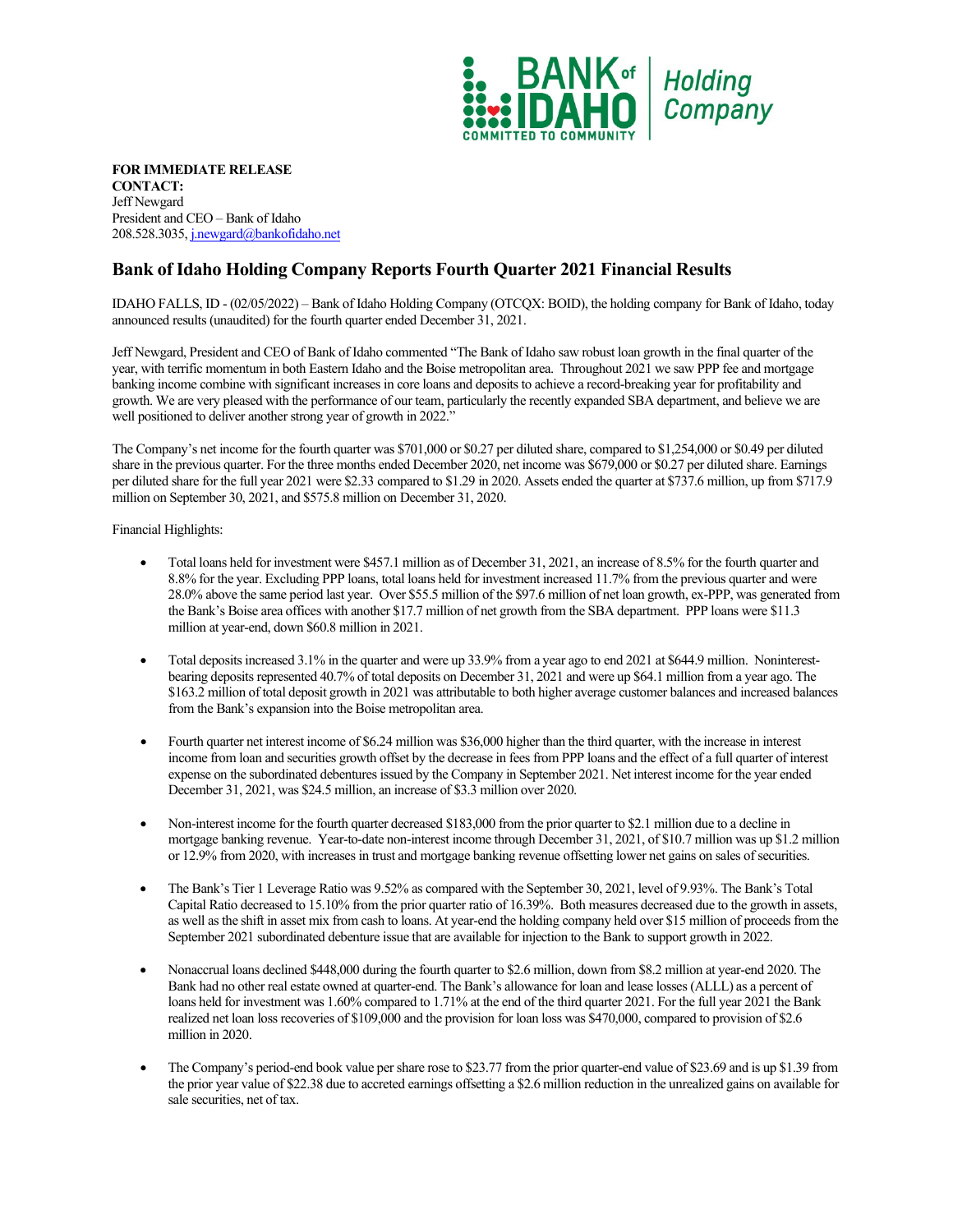## BANK OF IDAHO HOLDING COMPANY CONSOLIDATED BALANCE SHEETS (unaudited)

| <b>CONSOLIDATED BALANCE SHEETS (unaudited)</b>                                                                                                             |                    |    |               |      |              |
|------------------------------------------------------------------------------------------------------------------------------------------------------------|--------------------|----|---------------|------|--------------|
|                                                                                                                                                            | Dec 31, 2021       |    | Sep 30, 2021  |      | Dec 31, 2020 |
| <b>ASSETS</b>                                                                                                                                              |                    |    |               |      |              |
| Cash                                                                                                                                                       | \$<br>6,070,882 \$ |    | 11,168,258    | -\$  | 8,655,795    |
| Interest bearing deposits in bank                                                                                                                          | 103,237,270        |    | 129,407,529   |      | 13,705       |
| Certificates of deposit                                                                                                                                    | 782,600            |    | 1,032,600     |      | 288,600      |
| Securities available for sale                                                                                                                              | 146,394,656        |    | 135,028,353   |      | 105,111,832  |
| Federal Home Loan Bank stock, at cost                                                                                                                      | 689,900            |    | 689,900       |      | 1,098,700    |
| Mortgage loans held for sale                                                                                                                               | 15,767,549         |    | 12,570,093    |      | 31,451,887   |
| Loans                                                                                                                                                      | 457,057,081        |    | 421,147,432   |      | 420,279,732  |
| Allowance for loan losses                                                                                                                                  | (7,318,198)        |    | (7, 187, 022) |      | (6,739,362)  |
| Loans net of allowance                                                                                                                                     | 449,738,883        |    | 413,960,410   |      | 413,540,370  |
| Accrued interest receivable                                                                                                                                | 2,517,564          |    | 2,302,168     |      | 2,456,638    |
| Premises and equipment, net                                                                                                                                | 9,175,401          |    | 9,392,499     |      | 11,532,742   |
| Other real estate owned                                                                                                                                    |                    |    |               |      |              |
| Other assets                                                                                                                                               | 3,247,915          |    | 2,355,671     |      | 1,629,082    |
| <b>TOTAL ASSETS</b>                                                                                                                                        | \$<br>737,622,620  | \$ | 717,907,481   | \$   | 575,779,351  |
| <b>LIABILITIES</b>                                                                                                                                         |                    |    |               |      |              |
| Noninterest-bearing demand                                                                                                                                 | \$<br>262,587,920  | Ŝ. | 269,292,790   | - \$ | 198,493,911  |
| Interest-bearing demand                                                                                                                                    | 365,049,724        |    | 340,104,546   |      | 268,005,777  |
| Time certificates of deposits                                                                                                                              | 17,274,438         |    | 16,094,700    |      | 15,251,484   |
| <b>Total deposits</b>                                                                                                                                      | 644,912,082        |    | 625,492,036   |      | 481,751,172  |
| Accrued interest payable                                                                                                                                   | 183,834            |    | 61,567        |      | 16,651       |
| Accounts payable and accrued liabilities                                                                                                                   | 3,126,128          |    | 3,121,820     |      | 4,688,194    |
| <b>Operating lease liabilities</b>                                                                                                                         | 2,873,770          |    | 3,051,493     |      | 1,855,061    |
| Stock appreciation rights                                                                                                                                  | 326,305            |    | 128,742       |      | 113,433      |
| FHLB advances                                                                                                                                              |                    |    |               |      | 15,307,500   |
| Other borrowings                                                                                                                                           | 24,489,202         |    | 24,532,612    |      | 11,417,907   |
| Finance lease borrowings                                                                                                                                   | 443,112            |    | 455,336       |      | 3,415,273    |
| <b>Total liabilities</b>                                                                                                                                   | 676,354,433        |    | 656,843,606   |      | 518,565,191  |
| <b>STOCKHOLDERS' EQUITY</b>                                                                                                                                |                    |    |               |      |              |
| Common stock, no par value, 4,000,000 shares authorized,<br>2,577,373 outstanding at December 31, 2021<br>and September 30, 2021; 2,556,085 outstanding at |                    |    |               |      |              |
| December 31, 2020.                                                                                                                                         | 27,735,150         |    | 27,653,548    |      | 27,130,430   |
| <b>Retained earnings</b>                                                                                                                                   | 32,709,633         |    | 32,008,519    |      | 26,703,554   |
| Accumulated other comprehensive income (loss)                                                                                                              | 823,404            |    | 1,401,808     |      | 3,380,176    |
| Total stockholders' equity                                                                                                                                 | 61,268,187         |    | 61,063,875    |      | 57,214,160   |
| <b>TOTAL LIABILITIES AND</b>                                                                                                                               |                    |    |               |      |              |
| <b>STOCKHOLDERS' EQUITY</b>                                                                                                                                | \$<br>737,622,620  | \$ | 717,907,481   | \$   | 575,779,351  |